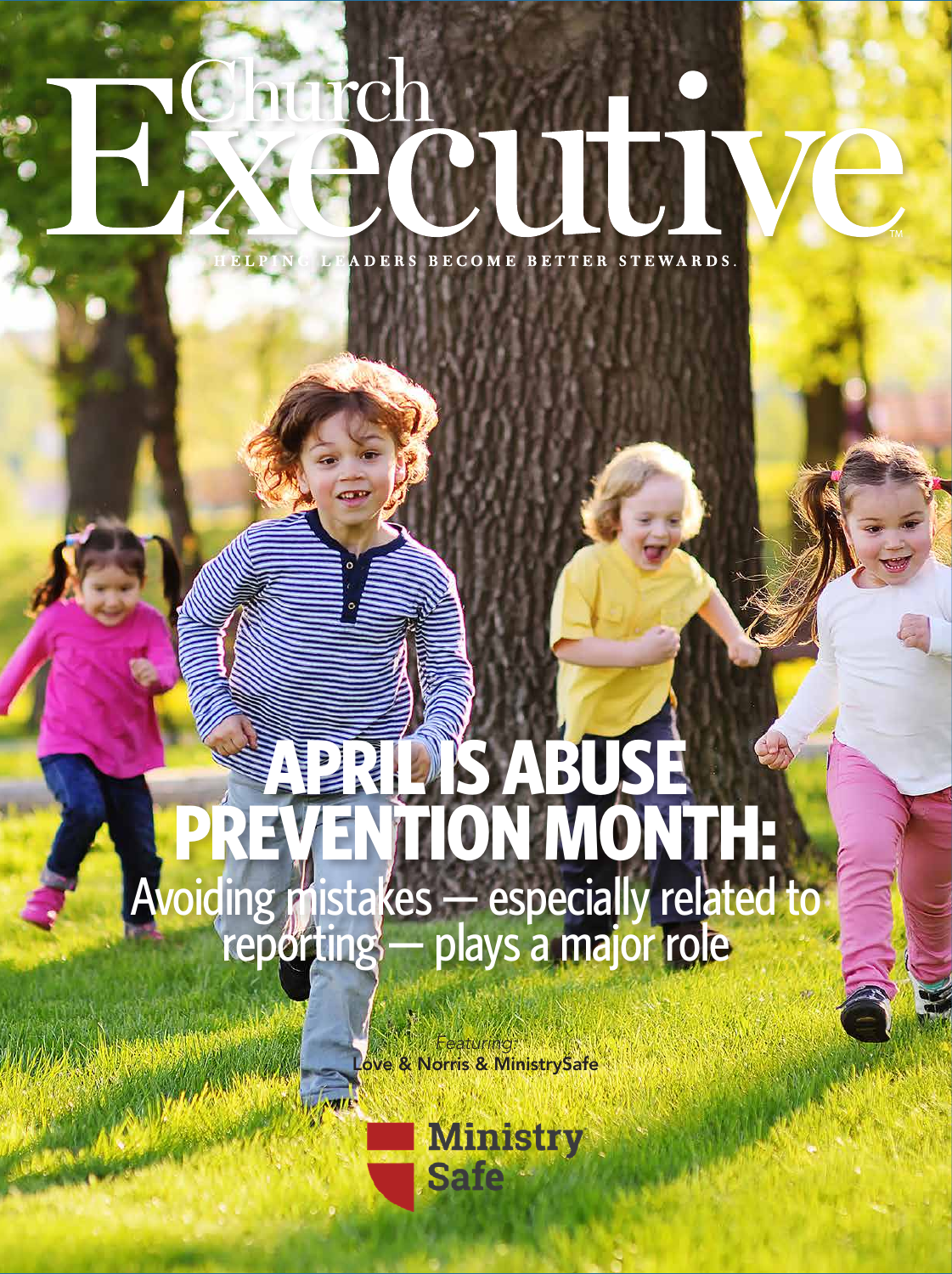### **April is Abuse Prevention Month:**

Avoiding mistakes — especially related to reporting — plays a major role

### **FALSE ALLEGATIONS:** an uncommon occurrence

#### By Gregory Love & Kimberlee Norris

s sexual abuse attorneys working in the realm of sexual<br>abuse and assault for more than three decades, we provid<br>guidance to organizations and individuals who are<br>provided as a provided as the provided as the provided as t abuse and assault for more than three decades, we provide guidance to organizations and individuals who are navigating sexual abuse issues. In the majority of scenarios, an underlying allegation has come to light which must be reported to law enforcement or a child protection agency. Too frequently, an allegation has *not* been reported, often revealing the mindset of those who failed to report.

Failure to report an abuse allegation occurs for a multitude of reasons. One of the most unfortunate is the fear of making a *false allegation,* thereby creating hardship for the individual accused. This writing is an attempt to correct the common misconception that false allegations of child sexual abuse are common, or, conversely, that abuse allegations should be investigated and *proven* before reporting occurs.

#### FAILURE TO REPORT CHILD ABUSE OR NEGLECT

Every state in the United States has mandatory reporting requirements promulgated by state law: when a mandatory reporter gains knowledge of or suspects abuse or neglect of a child, that individual is required to report that knowledge or suspicion to designated authorities. State by state, the list of those required to report continues to expand. The trend in state reporting requirements is this: *every adult is a mandatory reporter of child abuse and neglect.*

As of February of 2018, for example, federal law created a mandatory reporting requirement for all ad[ults involve](http://www.ministrysafe.com/youthsports)d in youth sport as an employee or volunteer (learn more **here**). The consistent message from state and federal lawmakers, child advocacy organizations, insurance organizations and risk managers is this: *when in doubt, REPORT.* 

Notwithstanding this trend and messaging – and the reality that *failure* to report can bring about criminal charges – organizational leaders continue to fail to report. Why?

**Question: Why is this a problem for leaders of child-serving organizations? One Answer:** *Fear of making a false allegation.*

#### FEAR OF *FALSE ALLEGATIONS*

What forms the basis for a reluctance to report abuse? One common barrier is the fear of making a *false allegation.* This fear is pervasive, notwithstanding mandatory reporting requirements, and has great likelihood of causing further damage to an abuse victim.

Hesitation in reporting child sexual abuse is common, particularly



in circumstances where child-serving staff members or leaders lack an understanding of sexual abuse, sexual abusers, broader legal requirements and ramifications to the victim. When sexual abuse is alleged or reasonably suspected, child-serving leaders know the next step has significant consequences — for the organization, for the child impacted and for the individual accused.

At this juncture, too often the focus of the leader is on the alleged bad actor:

- "If I call authorities, it can ruin this employee's career, marriage, reputation …"
- "This child is accusing someone I know … I cannot imagine him doing this."
- "When I asked her about it, she denied touching the child in any inappropriate manner."
- "This is simply what the child said… and I have no proof."

• "This child may be making this up — should I believe a trusted staff member or this child?"

#### *False Allegations* — Statistically Improbable

Statistically, false allegations of child sexual abuse are rare. The Center for Disease Control (CDC) and other academic studies indicate false allegations are *less than 3%.*

The majority of allegations determined to be false are *made by adults* on a child's behalf in the context of divorce and custody disputes. When an allegation is communicated by the child — even if subsequently recanted — more than 98% of the allegations are factual. In the majority of circumstances, a child's outcry provides only a fraction of information relative to the abusive experience. In the majority of circumstances, *children don't fabricate an allegation.*

The point is this: *the great majority of abuse allegations are factual and should be taken as such.* Not only should the child be believed, it can generally be assumed that the child has endured *more* abusive behavior than that which has been communicated. Further, state and federal reporting requirements do not require *proof* or *corroboration*; the reporting requirement is triggered by receiving an allegation or simply *reasonably suspecting* abuse or neglect.